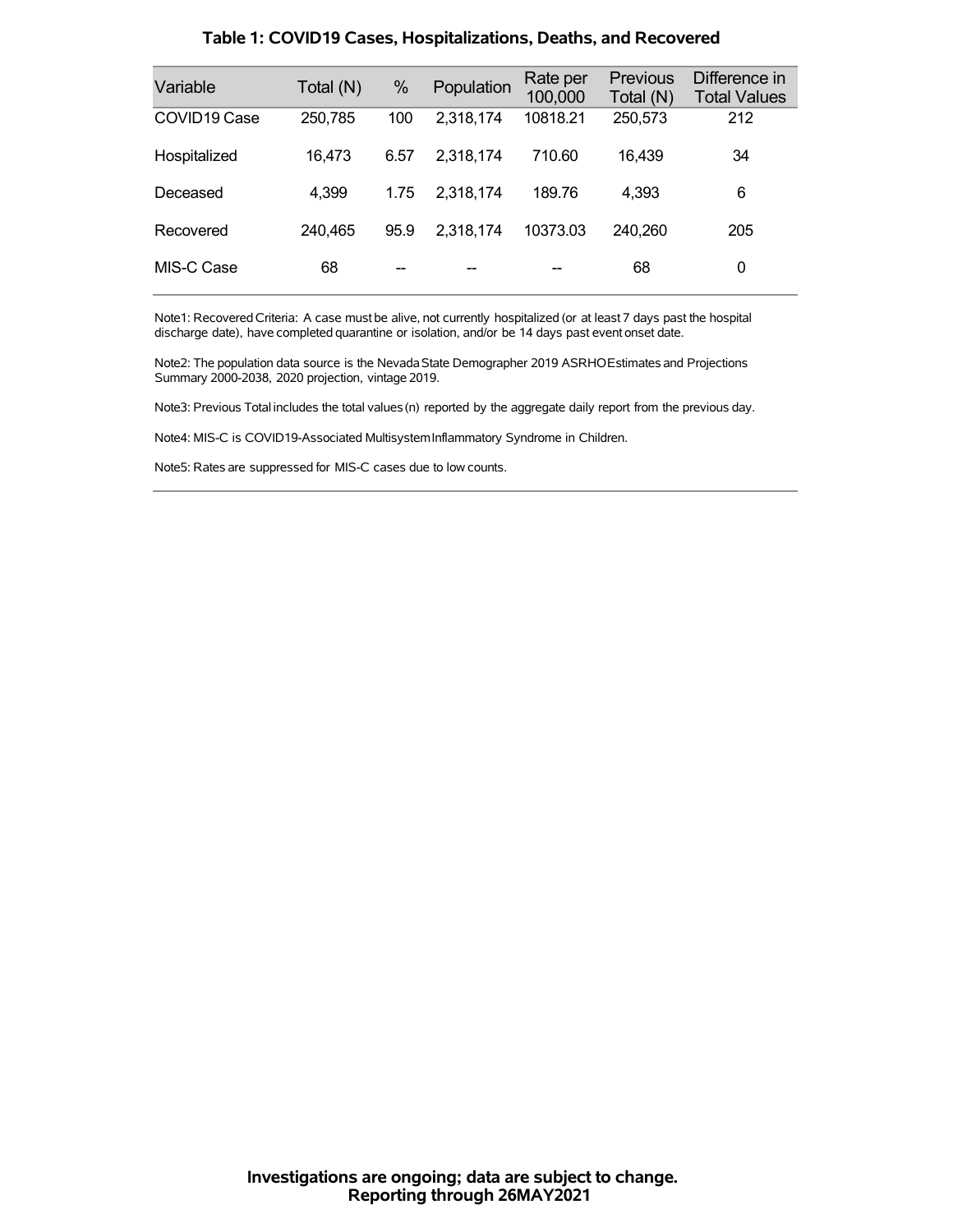## **Table 2: COVID19 Cases**

| Variable                            | Outcome                           | $\mathsf{N}$ | %    | Population | Rate per<br>100,000 |
|-------------------------------------|-----------------------------------|--------------|------|------------|---------------------|
| Age Categories                      | Aged 4 or less                    | 5186         | 2.07 | 149,165    | 3476.7              |
|                                     | Aged 5 to 17                      | 24097        | 9.61 | 406,595    | 5926.5              |
|                                     | Aged 18 to 24                     | 31425        | 12.5 | 216,762    | 14497               |
|                                     | Aged 25 to 49                     | 114666       | 45.7 | 803,732    | 14267               |
|                                     | Aged 50 to 64                     | 48562        | 19.4 | 423,461    | 11468               |
|                                     | Aged 64+                          | 26764        | 10.7 | 318,459    | 8404.2              |
|                                     | Unknown                           | 85           | 0.03 |            |                     |
| <b>Birth Sex</b>                    | Female                            | 128379       | 51.2 | 1,160,285  | 11064               |
|                                     | Male                              | 120353       | 48.0 | 1,157,889  | 10394               |
|                                     | Unknown                           | 2053         | 0.82 |            |                     |
| Race/Ethnicity                      | Hispanic                          | 82594        | 32.9 | 763,053    | 10824               |
|                                     | White                             | 62739        | 25.0 | 1,006,929  | 6230.7              |
|                                     | <b>Black</b>                      | 19412        | 7.74 | 262,671    | 7390.2              |
|                                     | Asian or Pacific Islander         | 18987        | 7.57 | 270,209    | 7026.8              |
|                                     | American Indian, Eskimo, or Aleut | 372          | 0.15 | 15,311     | 2429.6              |
|                                     | Other                             | 18057        | 7.20 | ä,         | ä.                  |
|                                     | Unknown                           | 48624        | 19.4 |            |                     |
| <b>Underlying Medical Condition</b> | Yes                               | 49383        | 19.7 |            |                     |
|                                     | No/Unknown                        | 201402       | 80.3 |            |                     |

Note1: Breakdown of Race is exlusivelynon-Hispanic.

Note2: Underlying Medical Condition is any identified health condition.

Note3: The population data source is the NevadaState Demographer 2019 ASRHOEstimates and Projections Summary 2000-2038, 2020 projection, vintage 2019.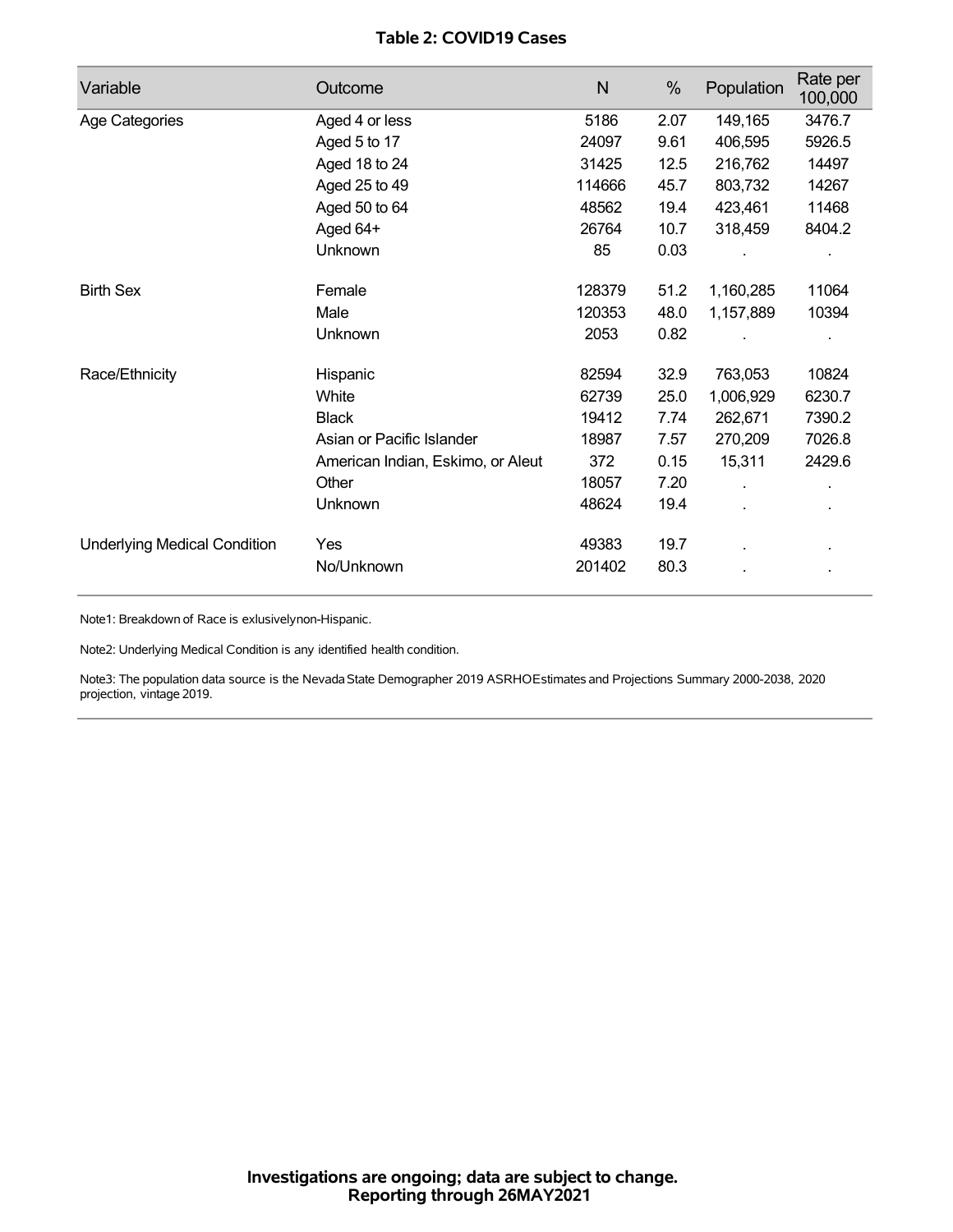| Variable         | Outcome                           | N    | %    | Population | Rate per<br>100,000 |
|------------------|-----------------------------------|------|------|------------|---------------------|
| Age Categories   | Aged 4 or less                    | 109  | 0.7  | 149,165    | 73.07               |
|                  | Aged 5 to 17                      | 189  | 1.1  | 406,595    | 46.48               |
|                  | Aged 18 to 24                     | 348  | 2.1  | 216,762    | 160.54              |
|                  | Aged 25 to 49                     | 3859 | 23.4 | 803,732    | 480.13              |
|                  | Aged 50 to 64                     | 4633 | 28.1 | 423,461    | 1094.1              |
|                  | Aged 64+                          | 7333 | 44.5 | 318,459    | 2302.7              |
|                  | Unknown                           | 2    | 0.0  |            |                     |
| <b>Birth Sex</b> | Female                            | 7279 | 44.2 | 1,160,285  | 627.35              |
|                  | Male                              | 9168 | 55.7 | 1,157,889  | 791.79              |
|                  | <b>Unknown</b>                    | 26   | 0.2  |            |                     |
| Race/Ethnicity   | Hispanic                          | 4983 | 30.2 | 763,053    | 653.03              |
|                  | White                             | 5755 | 34.9 | 1,006,929  | 571.54              |
|                  | <b>Black</b>                      | 2132 | 12.9 | 262,671    | 811.66              |
|                  | Asian or Pacific Islander         | 1842 | 11.2 | 270,209    | 681.69              |
|                  | American Indian, Eskimo, or Aleut | 29   | 0.2  | 15,311     | 189.40              |
|                  | Other                             | 639  | 3.9  |            |                     |
|                  | Unknown                           | 1093 | 6.6  |            |                     |

## **Table 3: COVID19 Hospitalizations - General Characteristics**

Note1: Breakdown of Race is exlusivelynon-Hispanic.

Note2: The population data source is the Nevada State Demographer 2019 ASRHOEstimates and Projections Summary 2000-2038, 2020 projection, vintage 2019.

Note3: Rates for categories with fewer than 12 cases are suppressed due to high relative standard error.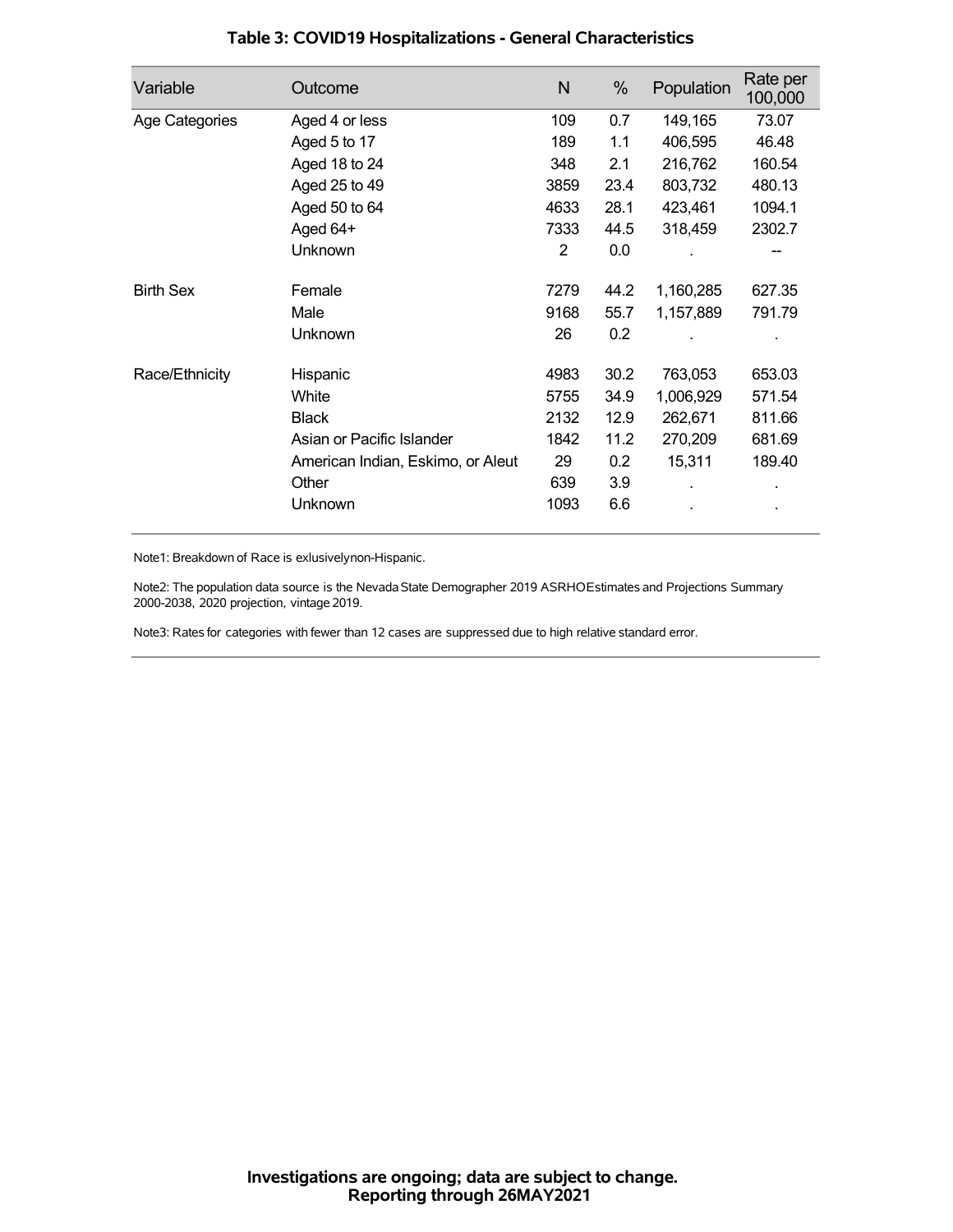| Variable                            | Outcome   | N     | %    |
|-------------------------------------|-----------|-------|------|
| Deceased                            | Yes       | 3719  | 22.6 |
|                                     | <b>No</b> | 12754 | 77.4 |
| ICU                                 | Yes       | 4316  | 26.2 |
|                                     | <b>No</b> | 12157 | 73.8 |
| Intubated                           | Yes       | 2112  | 12.8 |
|                                     | <b>No</b> | 14361 | 87.2 |
| <b>Underlying Medical Condition</b> | Yes       | 10441 | 63.4 |
|                                     | <b>No</b> | 6032  | 36.6 |
| Hypertension                        | Yes       | 5990  | N/A  |
| Immunocompromised                   | Yes       | 360   | N/A  |
| <b>Chronic Heart Disease</b>        | Yes       | 2075  | N/A  |
| <b>Chronic Liver Disease</b>        | Yes       | 214   | N/A  |
| <b>Chronic Kidney Disease</b>       | Yes       | 1442  | N/A  |
| <b>Diabetes</b>                     | Yes       | 4608  | N/A  |
| Neurologic/Neurodevelopmental       | Yes       | 745   | N/A  |
| <b>Chronic Lung Disease</b>         | Yes       | 2505  | N/A  |
| <b>Historically Healthy</b>         | Yes       | 3130  | N/A  |
| Other                               | Yes       | 4197  | N/A  |

# **Table 4: COVID19 Hospitalizations - Morbidity**

Note1: Underlying Medical Condition is any identified health condition.

Note2: The breakdown of health conditions are not mutually exlusive(i.e., a person can have more than one risk factor).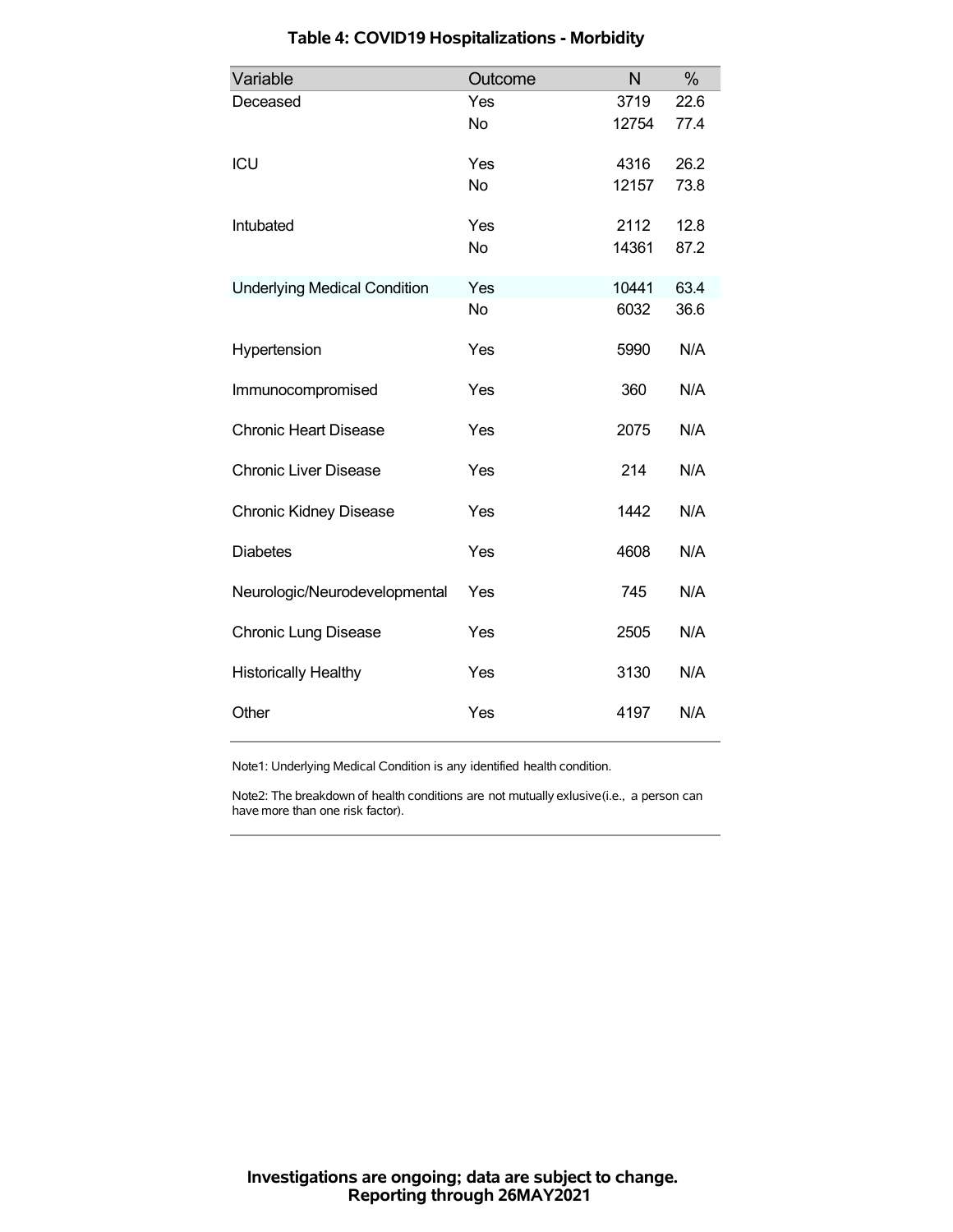| Variable         | Outcome                           | N    | %    | Population | Rate per<br>100,000 |
|------------------|-----------------------------------|------|------|------------|---------------------|
| Age Categories   | Aged 5 to 17                      | 4    | 0.1  | 406,595    |                     |
|                  | Aged 18 to 24                     | 7    | 0.2  | 216,762    |                     |
|                  | Aged 25 to 49                     | 306  | 7.0  | 803,732    | 38.07               |
|                  | Aged 50 to 64                     | 867  | 19.7 | 423,461    | 204.74              |
|                  | Aged 64+                          | 3215 | 73.1 | 318,459    | 1009.6              |
| <b>Birth Sex</b> | Female                            | 1648 | 37.5 | 1,160,285  | 142.03              |
|                  | Male                              | 2744 | 62.4 | 1,157,889  | 236.98              |
|                  | Unknown                           | 7    | 0.2  |            |                     |
| Race/Ethnicity   | Hispanic                          | 1213 | 27.6 | 763,053    | 158.97              |
|                  | White                             | 1982 | 45.1 | 1,006,929  | 196.84              |
|                  | <b>Black</b>                      | 518  | 11.8 | 262,671    | 197.21              |
|                  | Asian or Pacific Islander         | 608  | 13.8 | 270,209    | 225.01              |
|                  | American Indian, Eskimo, or Aleut | 10   | 0.2  | 15,311     |                     |
|                  | Other                             | 46   | 1.0  |            | $\blacksquare$      |
|                  | Unknown                           | 22   | 0.5  |            |                     |

### **Table 5: COVID19 Deaths - General Characteristics**

Note1: Breakdown of Race is exlusivelynon-Hispanic.

Note2: The population data source is the Nevada State Demographer 2019 ASRHOEstimates and Projections Summary 2000-2038, 2020 projection, vintage 2019.

Note3: Rates for categories with fewer than 12 cases are suppressed due to high relative standard error.